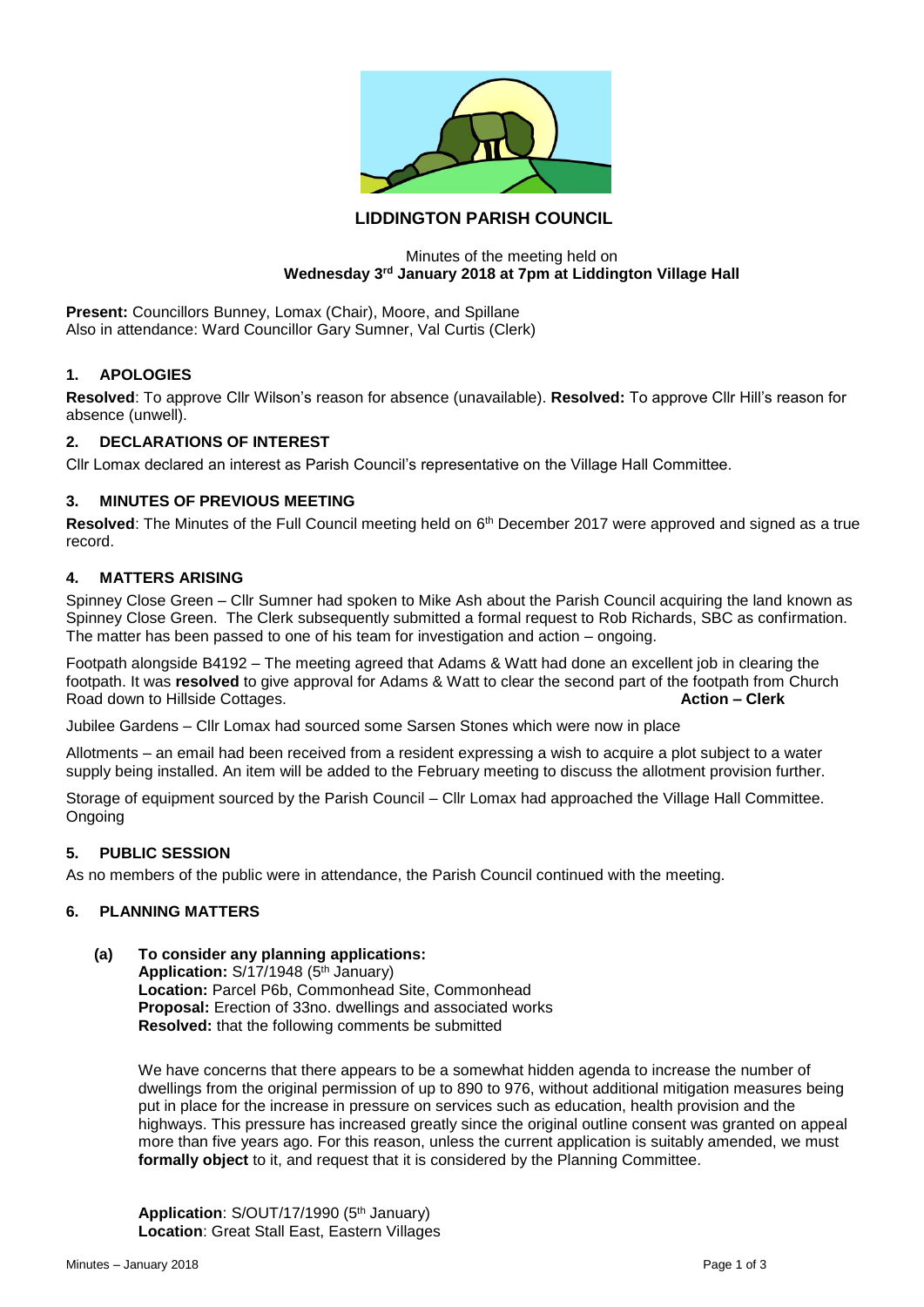**Proposal**: Outline planning application for up to 1,800 homes, 10 form entry secondary school and a 2 form entry primary school with sports pitches; a sports hub, green infrastructure; a local centre up to 1000sqm (use classes A1, A2, A3, A4, A5 and D1) and associated works **Resolved**: that the followings comments be submitted

We do not believe that there is a water supply or sewage provision on this site.

Traffic modelling should also be relevant to developments taking place eastwards which will have an impact on the amount of additional traffic. As the final design of the planned works to the White Hart junction are not currently known there is no way of knowing the full impact of additional traffic until this is finalised. We are very concerned that the traffic analysis does not take account of the roads around the surrounding villages and the effect of rat running due to problems on the main highways.

**(b) To note any decisions –** it was noted that no decisions had been made

# **7. WARD COUNCILLOR REPORT**

SHELAA – this will now not be in the public domain until June 2018

White Hart Roundabout redesign – intimated that there are a number of different designs to be considered.

Day House Lane – Liddington Parish Council needs to consider the options for the future of Day House Lane and the impact on the Village and make their views known to SBC.

Cllr Sumner left the meeting at 7.50pm

### **8. FINANCE**

**(a)** It was **resolved** to approve payment of the following**:**

- Gordon Wilson Chairman's allowance £75.00
- Valerie Curtis Clerk's remuneration £526.25
- Valerie Curtis Administration payment £43.75
- Wanborough PCC Clerk's copy of the Lyden Magazine £10.00
- **(b)** It was **resolved** to approve payment of the following standing orders:
	- Adams & Watt Annual grass cutting contract January instalment £352.20
		- Friends of the Ridgeway £15.00
- **(c) Quarterly budget monitoring**

It was **resolved** to accept and approve the Q3 account summary

#### **(d) To agree the annual budget and precept for 2018/19**

With the continued transfer of services from SBC to the Parish Council and a further reduction in the Council Tax Support Grant it was agreed that an increase in the precept was necessary.

**Resolved:** that the precept be set at £9,421, which together with the Council Tax Support Grant of £514 will make a total income for 2018-19 of £9,935.

It was agreed that the CIL monies received be ear**-**marked for upgrading the play equipment and replacing the benches.

# **9. VILLAGE MATTERS**

- **(a)** To review remaining feedback from meeting with Adams & Watt and agree if further work should be approved – completed under Matters Arising
- **(b)** To discuss and agree action to address condition of the stiles around the Village deferred until the February meeting
- **(c)** To discuss the upkeep of footpaths, bridleways etc. After discussion, Cllr Lomax proposed that the Parish Council accept responsibility for the footpaths and inform SBC of their intention. The proposal was seconded by Cllr Spillane and agreed unanimously. **Action – Clerk** Cllr Moore raised the question re the insurance cover. **Action - Clerk**

# **10. PLAYGROUND INSPECTION REPORT**

Cllr Bunney highlighted the main areas of concern from the report; the toddler swing seats; the chains, fixings and seats on the older children's swings, the matting areas underneath the equipment and the benches. The meeting agreed that both sets of swing seats, chains and fixings should be replaced as soon as possible.

**Action – Clerk**

The matting will be inspected to see if it can be removed, the area levelled and then replaced without breaking **Action – Cllr Bunney**